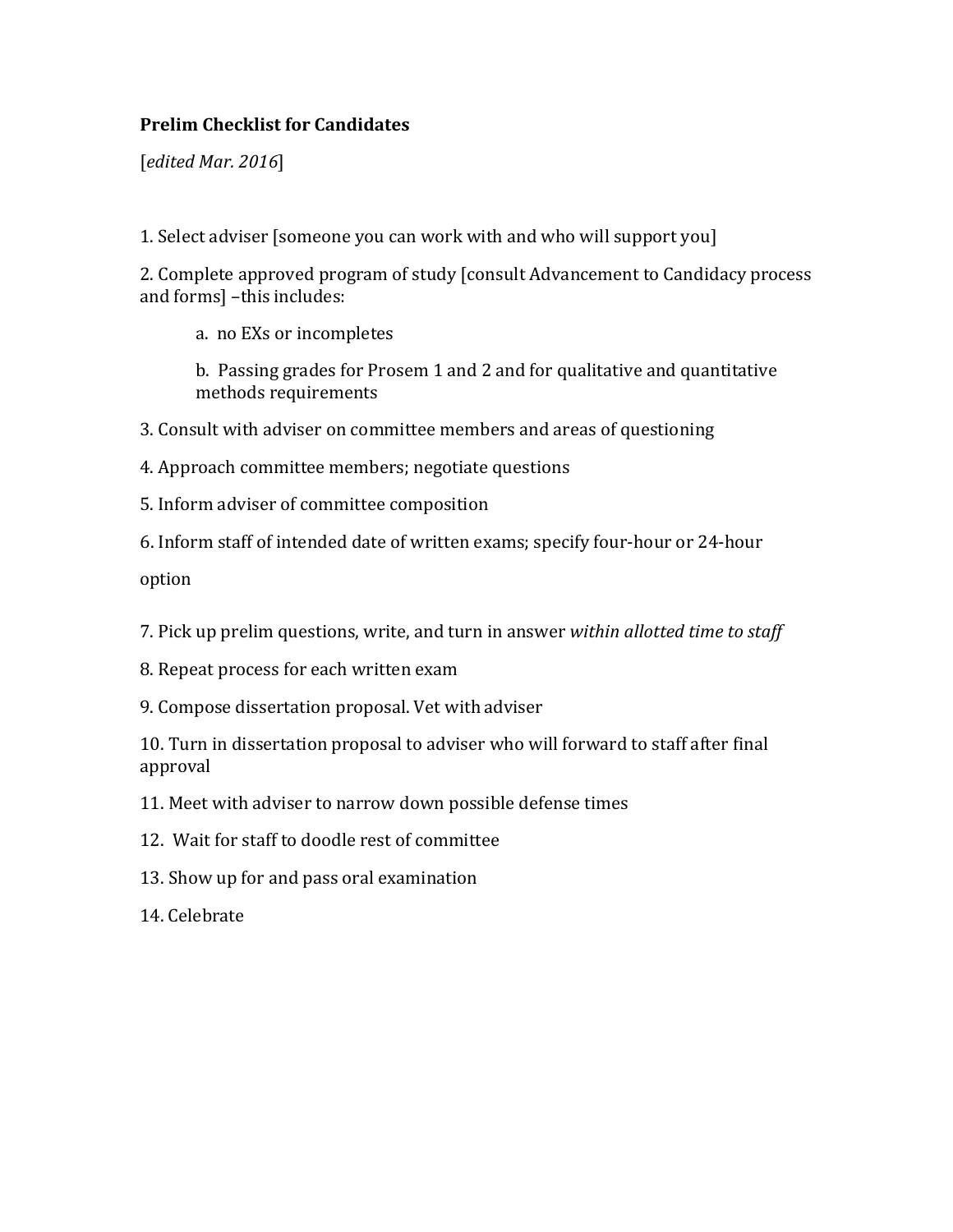## **Prelim Checklist for Advisers**

1. Verify that candidate has completed approved program of study [consult] Advancement to Candidacy process and forms]

2. Verify with staff that student has completed and passed both prosems and methods required courses

3. Advise student on committee composition and areas of questioning

4. Consult with committee members on program expectations. If external committee member is new to ICR process, it is the adviser's responsibility—not the student's— to acquaint said member with our procedures

5. Compose question for examination

6. Gather all prelim questions to ascertain no major overlaps nor gaps

7. Send staff all prelim questions

8. Consult with staff on appointment of committee

9. Ascertain that Graduate College forms are requested and filed

10. Verify with committee members that questions and dissertation proposal are suitable for defense

11. Approve the dissertation proposal and communicate with staff that it is ready to be circulated, with the prelim answers, to other committee members

12. Meet with student to narrow down possible defense times

13. Direct staff to make doodle with agreed upon times as per #11

14. Direct staff to make arrangements for oral examination

15. Chair oral examination and ensure proper paperwork has been requested

16. Report result to staff using paperwork provided by staff

17. Optional debriefing meeting with ABD candidate regarding next steps in dissertation